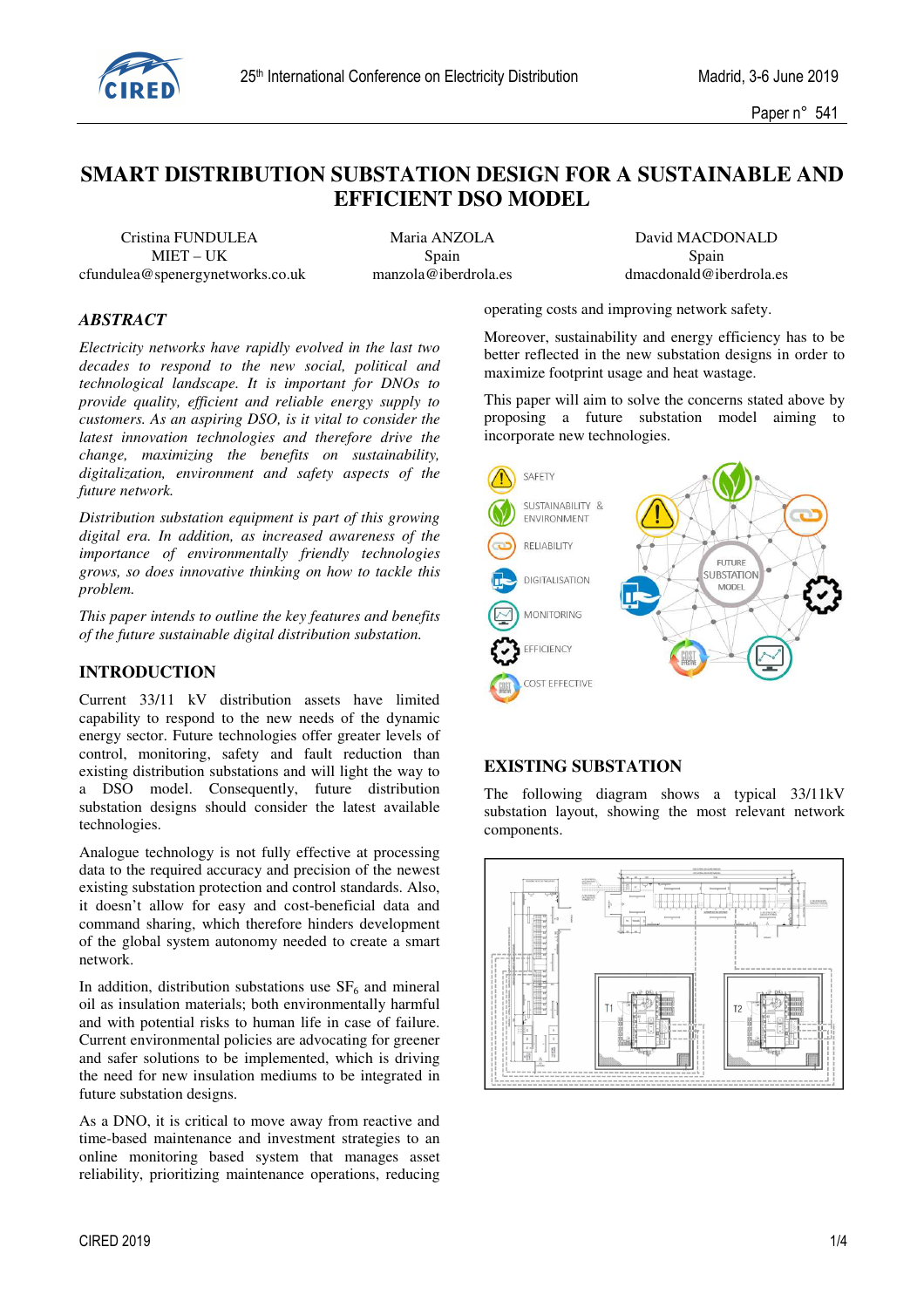

The following list summarises the key points that, unless evolved towards new technologies and innovative approaches, can hinder the full development of a smart sustainable distribution network:

- **Transformer:** Historically, these have always used mineral oil as their insulation and dielectric fluid, which has a big impact on safety and environmental objectives.
- **Control & Protection:** The digitization of the Protection, Automation and Control system occurred over twenty years ago; however, the vast majority of protection and control devices found in substitutions are analogue based.
- Asset management: Currently established asset management processes mostly rely on a reactive and time-based maintenance and investment strategy, which leads to low asset reliability and impacts on safety and customer service.
- **Switchgear:** Sulphur-hexafluoride  $(SF_6)$  is widely used in electricity transmission and distribution as an insulator and switching gas due to its high dielectric strength, good thermal conductivity, non-flammability and non-toxicity. However,  $SF_6$  has a large global warming potential  $(GWP) - 23,500$  times more than  $CO<sub>2</sub>$ and a lifetime in the atmosphere of 3,200 years, placing it amongst the gases with the most potent greenhouse effect and thus, as one of the F-gases included in the Kyoto Protocol.

## **PROPOSED FUTURE SUBSTATION**



# **Transformer**

The transformers installed in this substation are esterinsulated.

One of the main advantages of esters is that these dielectrics are classified as type K fluids, which means that they have much higher flash and fire points. This enhances fire safety, especially critical in populated or sensitive areas, and can result in big cost reductions when avoiding the installation of fire extinguishing systems or firewalls.

In addition, in the case of installing more than one transformer in the same location, the distance required between transformers to ensure interaction safety in case of failure of one of the units is not required due to the non-flammability of the esters, therefore reducing cost of land needed and allowing more equipment in a smaller area.

The ester used is synthetic due to the improved oxidation stability and high pour point in comparison with natural ester.

## **Switchgear**

The switchgear in the proposed substation is  $SF<sub>6</sub>$ -free, helping to reduce human-based greenhouse gas emissions and therefore control climate change.

The current marketplace offers various options for  $SF_6$ free 11kV metal-enclosed switchgear, usually using vacuum interrupters and air insulation.

The research is less advanced at medium-voltage level than for transmission voltages, due to the lower quantity of  $SF<sub>6</sub>$  and sealed systems. However, the market is starting to develop medium voltage switchgear using alternative gases. The 33kV switchgear proposed for this substation includes one of the recently developed  $SF<sub>6</sub>$ free gases as insulating medium, with vacuum as the interrupting technology.

## **Control & Protection**

For the future substation design the proposal uses IEC61850 MMS (Manufacturing Message Specification) protocol within the 33kV protection and control panels, along with IEC60870-101 as the preferred protocol to the central system. In order to reduce costs and production time, a very high degree of standardisation is introduced to the build.

The system level comprises of a single combined backup protection and control unit per bay; connected together via a fibre ring utilising RSTP and SNTP along with a standard switch and gateway device.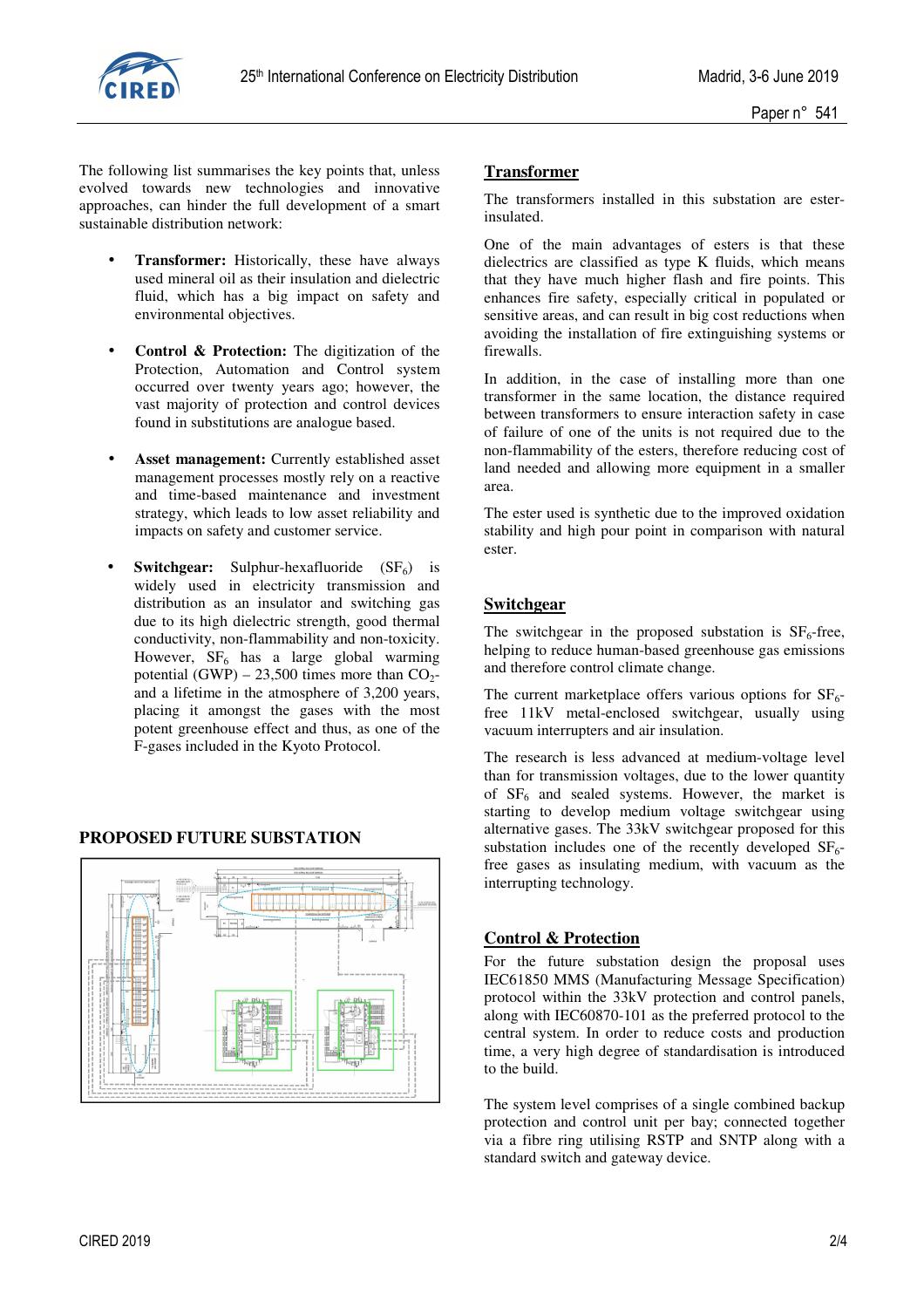

The system shall be designed with a top down engineering process that also levers the use of standardised ICD template files rather than a bottom up engineering process. This is because a top down process facilitates the use of one data origin, i.e., design, draw or modify things only in one place. These changes will be automatically implemented elsewhere when needed. As all the information is stored in the Company Systems this data origin shall also be part of it.

Together with the top-down approach, the following points are crucial for a proper engineering process:

- Strong standardization at all levels, from the Company Systems to the bay and process bus levels, as it will reduce engineering expenses and times.
- Automatisation: together with a good standardisation and the one data origin concept, atomatisation of engineering process shall help reduce human errors when designing and configuring. It shall also facilitate that nonspecialist staff can design and configure the substation.

Introduction of this system leads to:

- A large substation cost reduction (removal of separate control and protection panels, removal of multicore cables between protection panels and switchgear, reduced civil footprint, reduction in commissioning time);
- Ability to expand the substation without the need for major changes;
- Reduction in maintenance interventions;
- Standardization of projects, schemes and testing;
- Very quick and easy to build using supplier configuration tools (fully repeatable with standard templates);
- Possibility to type test or to fully prove a substation configuration in a factory configuration in a factory environment;
- Increased automation, which helps create a smart network;
- Use of IEC61850 will help prevent future problems from obsolescence.

## **Online monitoring**

The proposed substation includes an online monitoring system to measure and communicate the condition of the assets continuously and therefore develop a proactive asset management strategy that prevents failure and allows for early intervention in case of an identified need.

The online monitoring system gathers all the data and

communicates it through existing communication lines to a central heat map, accessible remotely through IP addressing. This heat map includes a geographical layout of the entire network and a colour coded condition profile, in order to quickly identify the overall network's condition.

It also sends specific alarms when the parameters reach the established threshold values, in order to highlight urgent intervention needs.

The table bellows summarises the different parameters to monitor for the specific assets in the substation.

| <b>Equipment</b> | <b>Parameter</b>                            |
|------------------|---------------------------------------------|
| Transformer      | Oil Temperature                             |
| Transformer      | <b>Winding Temperature</b>                  |
|                  | Direct Winding Temperature measurement with |
| Transformer      | <b>Fibre Optics</b>                         |
| Transformer      | Fan operating time                          |
| Transformer      | Fan current                                 |
| Transformer      | Moisture in Oil                             |
| Transformer      | Dissolved Gas Analysis                      |
| Transformer      | Hydrogen indicator                          |
| Transformer      | Partial Discharge                           |
| Transformer      | <b>Bushings Capacitance</b>                 |
| Transformer      | <b>Bushings Power Factor</b>                |
| Transformer      | OLTC - Time to TAP Changer                  |
|                  | OLTC - Engine Current during the TAP        |
| Transformer      | Changer                                     |
| Transformer      | OLTC - TAP Changer counter                  |
|                  |                                             |
| Transformer      | OLTC - Inoperative Time                     |
| Transformer      | OLTC - Oil Temperature - TAP Changer        |
| Switchgear       | <b>Operation Counter</b>                    |
| Switchgear       | Time to Open/Close                          |
| Switchgear       | TRIP COIL SUPERVISION                       |
| Switchgear       | <b>Insulating Gas Pressure</b>              |
| Switchgear       | Partial Discharge                           |
| <b>Batteries</b> | <b>Battery bank Voltage</b>                 |
| <b>Building</b>  | Temperature                                 |
| Building         | Humidity                                    |

Battery monitoring should be carried out by an intelligent battery charger that is capable of Automatic and Programmable Discharge of the battery against the connected load such that it can maintain a cycle of charge and discharge so that the battery is not overheating or generating hydrogen gas.

o Automatic and programmable Impedance testing with the battery disconnected from the charger by connecting a resistive load and the charger directly supplying the substation DC loads in this period and Impedance calculation from voltage drop measurement during Circuit Breaker Tripping or Closing.